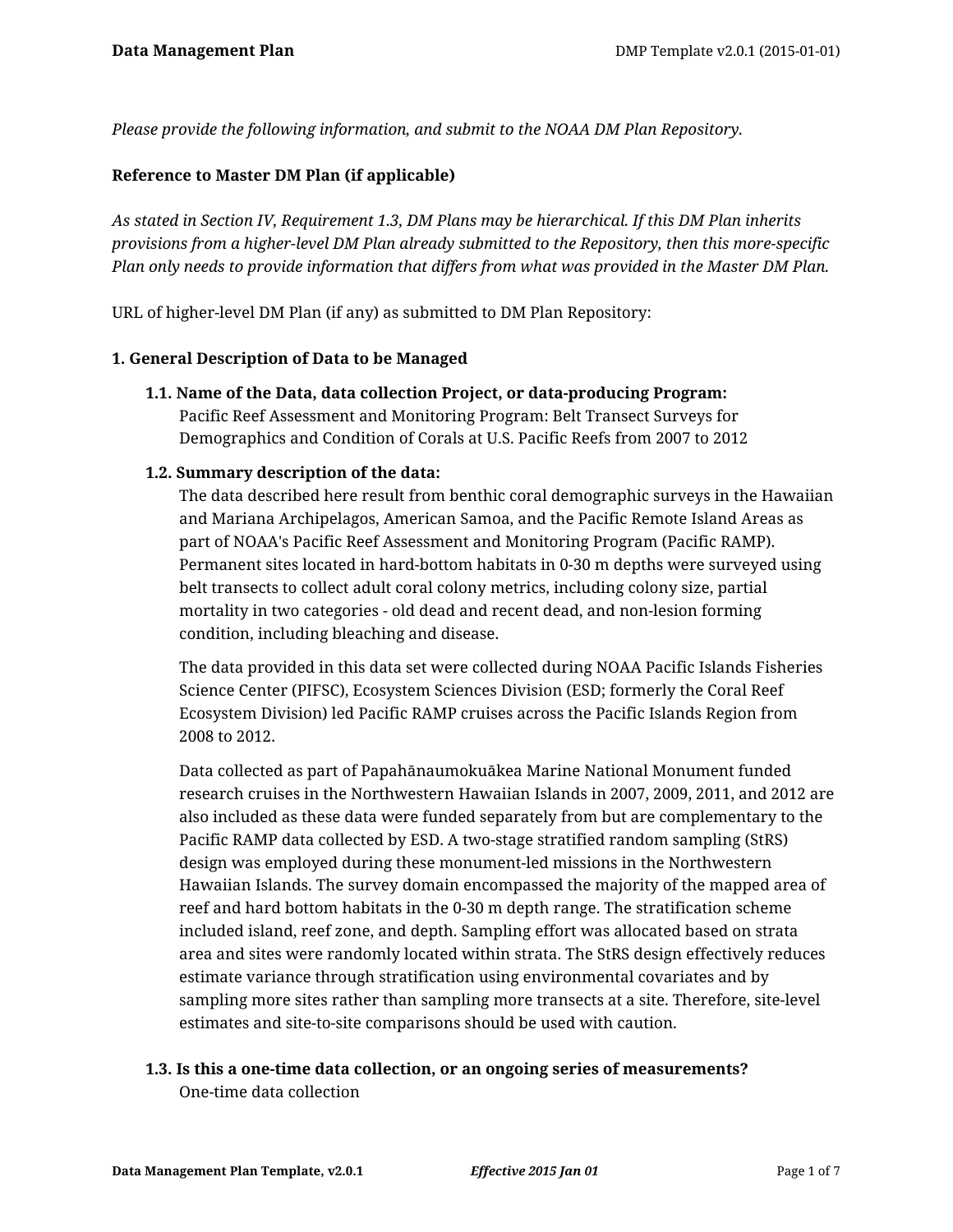#### **1.4. Actual or planned temporal coverage of the data:**

2009-04-05 to 2009-04-14, 2009-04-18 to 2009-05-05, 2011-04-07 to 2011-05-09, 2010-02-17 to 2010-03-20, 2012-03-21 to 2012-04-26, 2010-10-08 to 2010-11-04, 2010-09-07 to 2010-09- 24, 2008-09-14 to 2008-10-09, 2008-10-17 to 2008-11-13, 2007-09-21 to 2007-10-06, 2009-09- 19 to 2009-10-16, 2011-07-25 to 2011-08-18, 2012-08-04 to 2012-08-19, 2010-04-01 to 2010- 04-19, 2012-03-02 to 2012-03-17, 2012-05-03 to 2012-05-19, 2011-03-23 to 2011-03-26, 2009- 03-22 to 2009-03-26, 2010-01-24 to 2010-02-08

#### **1.5. Actual or planned geographic coverage of the data:**

W: 144.6259167, E: 145.8516418, N: 20.5532, S: 13.24143198 Mariana Archipelago

W: -171.09222, E: -168.1377763, N: -11.04566831, S: -14.55963914 American Samoa

W: -160.2109742, E: -154.8805369, N: 22.23061443, S: 18.939 Main Hawaiian Islands

W: -178.378433, E: -161.92169, N: 28.45724523, S: 23.0533 Northwestern Hawaiian Islands

W: 166.59378, E: 166.65736, N: 19.3254, S: 19.27067533 Wake Atoll

W: -176.6267073, E: -159.9714753, N: 16.782, S: -0.38256 Pacific Remote Island Areas (excluding Wake Atoll)

# **1.6. Type(s) of data:**

*(e.g., digital numeric data, imagery, photographs, video, audio, database, tabular data, etc.)* Table (digital)

#### **1.7. Data collection method(s):**

*(e.g., satellite, airplane, unmanned aerial system, radar, weather station, moored buoy, research vessel, autonomous underwater vehicle, animal tagging, manual surveys, enforcement activities, numerical model, etc.)*

#### **1.8. If data are from a NOAA Observing System of Record, indicate name of system:**

**1.8.1. If data are from another observing system, please specify:**

# **2. Point of Contact for this Data Management Plan (author or maintainer)**

**2.1. Name:**

Annette M DesRochers

**2.2. Title:**

Metadata Contact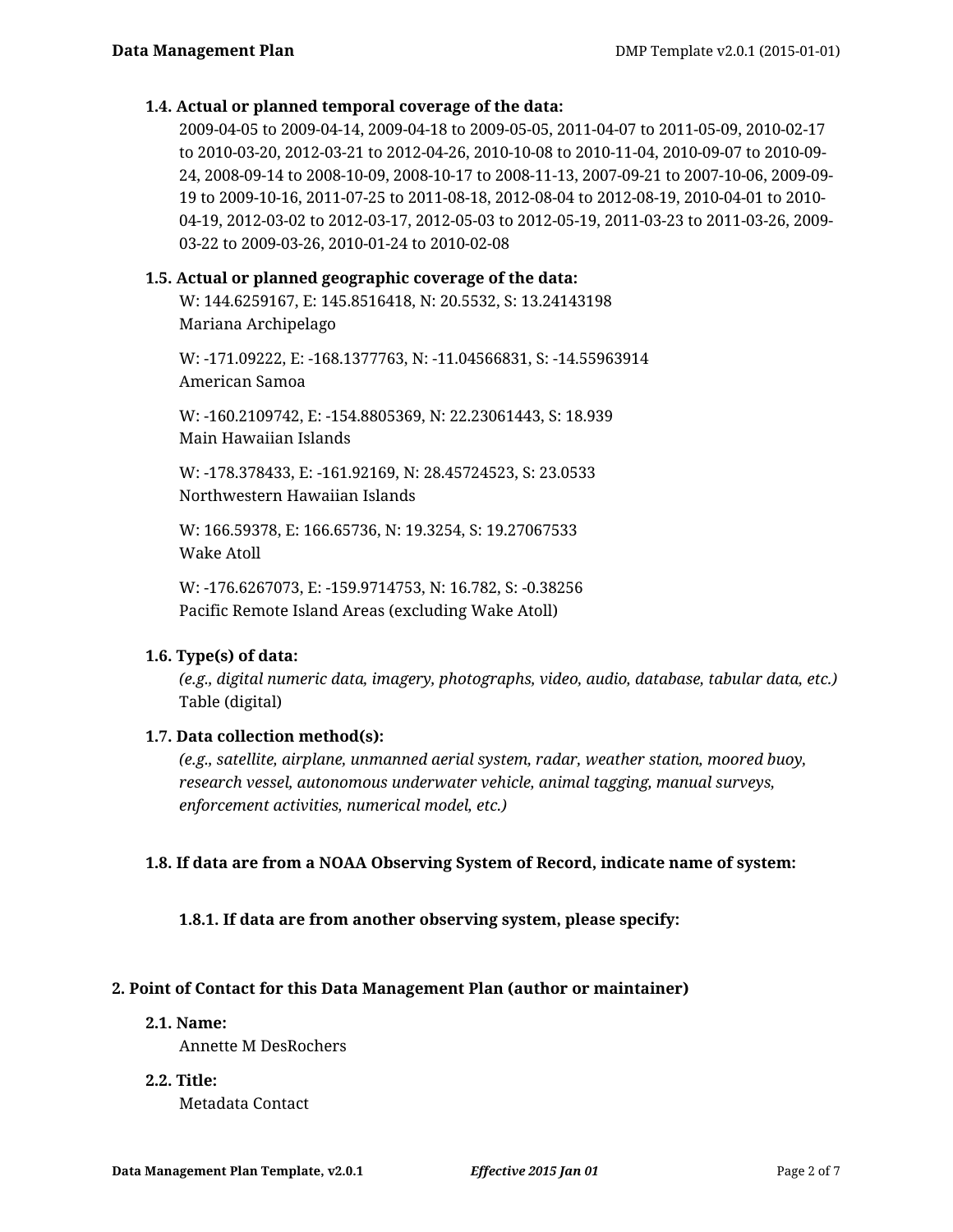# **2.3. Affiliation or facility:**

#### **2.4. E-mail address:**

annette.desrochers@noaa.gov

**2.5. Phone number:** (808)725-5461

# **3. Responsible Party for Data Management**

*Program Managers, or their designee, shall be responsible for assuring the proper management of the data produced by their Program. Please indicate the responsible party below.*

#### **3.1. Name:**

Bernardo Vargas-Angel

**3.2. Title:**

Data Steward

#### **4. Resources**

*Programs must identify resources within their own budget for managing the data they produce.*

# **4.1. Have resources for management of these data been identified?** Yes

# **4.2. Approximate percentage of the budget for these data devoted to data management ( specify percentage or "unknown"):**

Unknown

# **5. Data Lineage and Quality**

*NOAA has issued Information Quality Guidelines for ensuring and maximizing the quality, objectivity, utility, and integrity of information which it disseminates.*

# **5.1. Processing workflow of the data from collection or acquisition to making it publicly accessible**

*(describe or provide URL of description):*

Lineage Statement:

Belt transect surveys (version C) of coral demography and condition, employed by the Pacific Islands Fisheries Science Center (PIFSC) Ecosystem Sciences Division from 2008 to 2012 and Papahānaumokuākea Marine National Monument from 2007 to 2012.

# Process Steps:

- PIFSC Ecosystem Sciences Division Method: At each site, benthic Rapid Ecological Assessment (REA) surveys were conducted within two 10 meter squared belt transects, 18 meters in length. Adult coral colonies (>= 5 cm) were surveyed within four (1.0 x 2.5 m) segments at 5 meter increments along the 18 meter transect in the following manner: 0-2.5 m (segment 1); 5.0-7.5m (segment 3); 10-12.5 m (segment 5);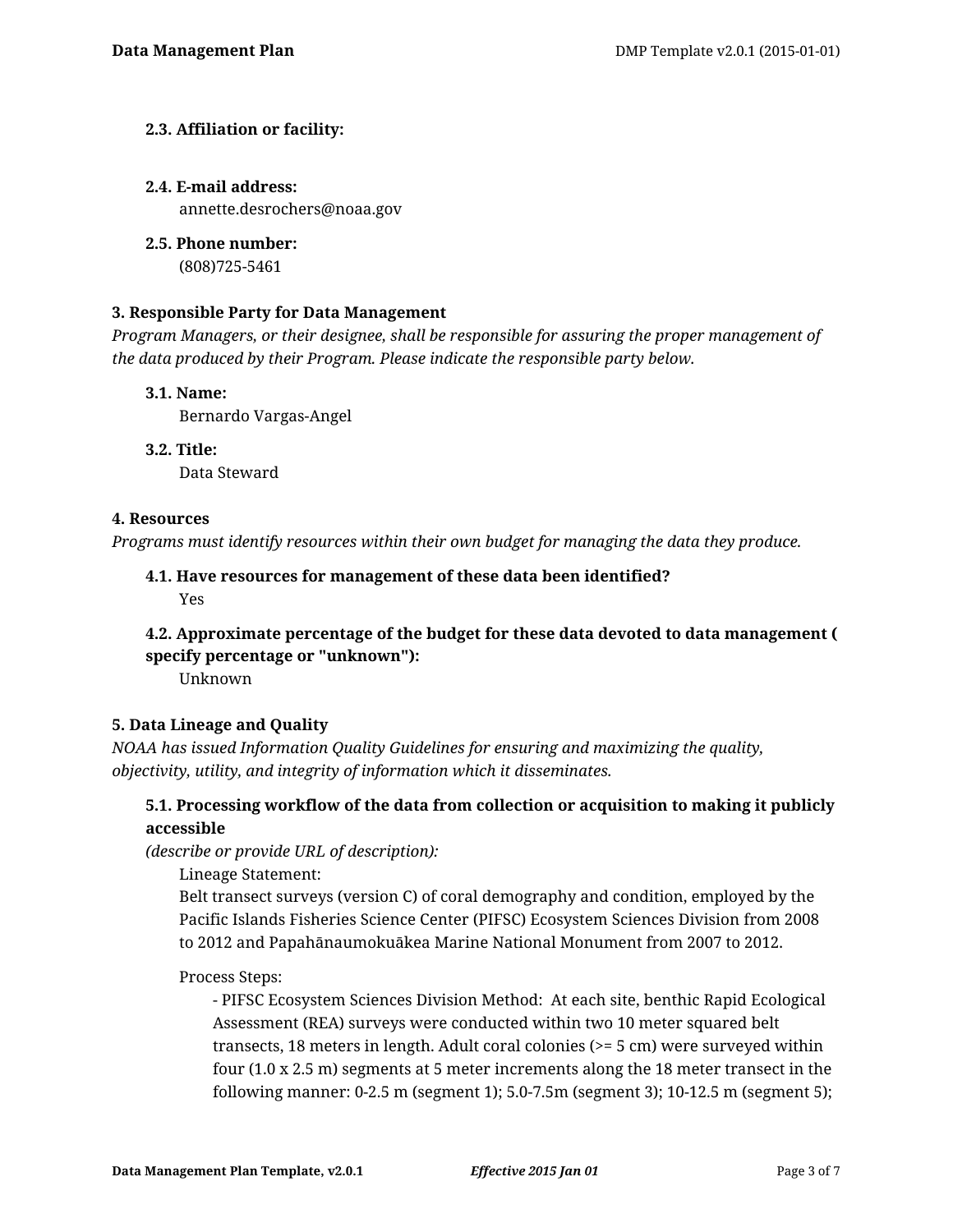and 15 - 17.5 m (segment 7). All colonies whose center fell within 0.5 m on either side of each transect line were identified to lowest taxonomic level possible (species or genus), measured for size (maximum diameter to nearest cm). In addition, partial mortality and condition of each colony was assessed. Partial mortality was estimated as percent of the colony in terms of old dead and recent dead. The condition of each colony including disease (not attributed to recent tissue loss) and bleaching was noted along with the extent (percent of colony affected) and level of severity (range from moderate to acute). The lowest taxonomic level was species in the Main Hawaiian Islands and the Northwestern Hawaiian Islands. For the remaining three Pacific regions, the lowest taxonomic level of coral identification was genus except for a select number of species consistently identified to species by all divers conducting the surveys.

- Papahānaumokuākea Marine National Monument method Methods are similar to the ESD method with the following exceptions: 2007: up to 20 segments surveyed per transect, each 1 m wide by 0.5 - 8.5 m long 2009, 2011: up to 10 segments surveyed per transect, each 1 m wide by 1.0-2.5 m long 2012: 8 segments surveyed per transect, each 1 m wide by 2.5 m long

- A two-stage stratified random sampling (StRS) design was employed to survey the coral reef ecosystems in the Northwestern Hawaiian Islands during the monumentled missions in 2007, 2009, 2011 and 2012. The survey domain encompassed the majority of the mapped area of reef and hard bottom habitats. The stratification scheme included island, reef zone, and depth, as well as habitat structure type in the Main Hawaiian Islands. The habitat structure types included simple, complex, and coral-rich. Depth categories of shallow (>0-6 m), mid (>6-18m) and deep (>18-30 m) were also incorporated into the stratification scheme. Allocation of sampling effort was proportional to strata area. Sites were randomly selected within each stratum. A geographic information system (GIS) and digital spatial databases of benthic habitats (NOAA National Centers for Coastal Ocean Science NCCOS), reef zones (IKONOS satellite imagery, NDGC 1998) bathymetry (NDGC 1998, CREP benthic mapping data), and marine reserve boundaries (NOAA) were used to facilitate spatial delineation of the sampling survey domain, strata, and sample units. Map resolution was such that the survey domain could be overlain by a grid using a GIS with individual cells of size 50 m by 50 m in area. A two-stage sampling scheme following Cochran (1977) was employed to control for spatial variation in population parameters at scales smaller than the grid cell minimum mapping unit ( 2,500 sq meters). Grid cells containing hard-bottom reef habitats were designated as primary sample units (referred to as sites), while the second-stage sample unit was defined as a diver visual belt transect of fixed area (10 sq meters or less).

# **5.1.1. If data at different stages of the workflow, or products derived from these data, are subject to a separate data management plan, provide reference to other plan:**

**5.2. Quality control procedures employed (describe or provide URL of description):**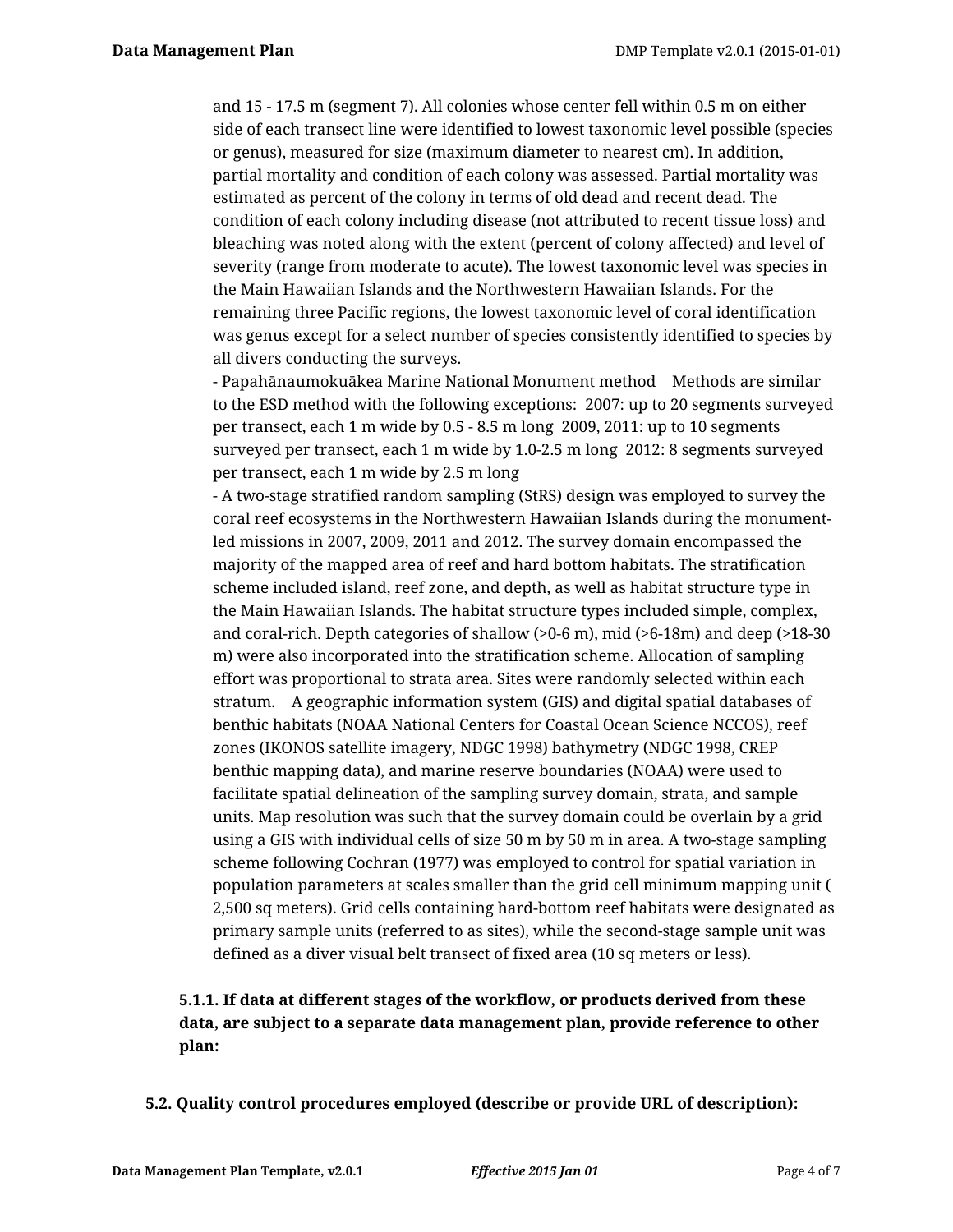Quality control of the data occurred at a few stages from data entry to data ingestion into the Oracle database. Observations, including species identification, are periodically checked during expeditions for consistency between and among divers. Data entry is usually conducted on the same day as the surveys using a data entry interface with several data controls employed, and are quality controlled by individual divers checking entry errors at a separate time. Following a mission, the data is then run through rigorous quality control checks by the data management team before the data are migrated to the Oracle database. The data is quality controlled against the physical data sheets following data entry. There are also several queries in the MS Access / Oracle database to flag errors based on pre-defined criteria. Given the size of the data set, there remains some possibility of typographical or other errors.

# **6. Data Documentation**

*The EDMC Data Documentation Procedural Directive requires that NOAA data be well documented, specifies the use of ISO 19115 and related standards for documentation of new data, and provides links to resources and tools for metadata creation and validation.*

- **6.1. Does metadata comply with EDMC Data Documentation directive?** No
	- **6.1.1. If metadata are non-existent or non-compliant, please explain:** Missing/invalid information: - 1.7. Data collection method(s)
- **6.2. Name of organization or facility providing metadata hosting:** NMFS Office of Science and Technology
	- **6.2.1. If service is needed for metadata hosting, please indicate:**
- **6.3. URL of metadata folder or data catalog, if known:** https://www.fisheries.noaa.gov/inport/item/25260

# **6.4. Process for producing and maintaining metadata**

*(describe or provide URL of description):*

Metadata produced and maintained in accordance with the NOAA Data Documentation Procedural Directive: https://nosc.noaa.gov/EDMC/DAARWG/docs/EDMC\_PD-Data\_Documentation\_v1.pdf

# **7. Data Access**

*NAO 212-15 states that access to environmental data may only be restricted when distribution is explicitly limited by law, regulation, policy (such as those applicable to personally identifiable information or protected critical infrastructure information or proprietary trade information) or by security requirements. The EDMC Data Access Procedural Directive contains specific guidance, recommends the use of open-standard, interoperable, non-proprietary web services, provides information about resources and tools to enable data access, and includes a Waiver to be submitted to justify any approach other than full, unrestricted public access.*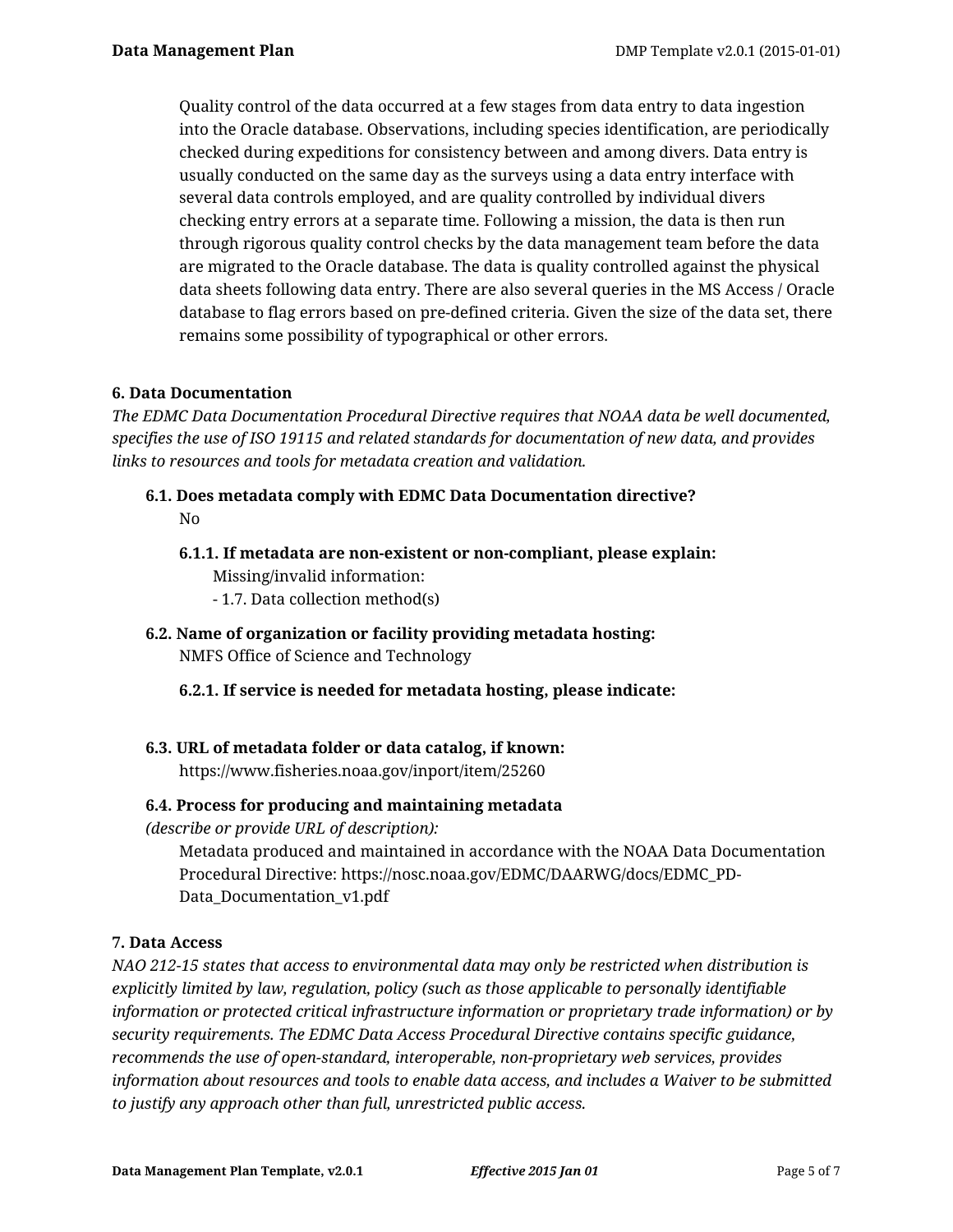**7.1. Do these data comply with the Data Access directive?** Yes

**7.1.1. If the data are not to be made available to the public at all, or with limitations, has a Waiver (Appendix A of Data Access directive) been filed?**

**7.1.2. If there are limitations to public data access, describe how data are protected from unauthorized access or disclosure:**

- **7.2. Name of organization of facility providing data access:** National Centers for Environmental Information - Silver Spring, Maryland (NCEI-MD)
	- **7.2.1. If data hosting service is needed, please indicate:**

#### **7.2.2. URL of data access service, if known:**

http://accession.nodc.noaa.gov/0163749 http://accession.nodc.noaa.gov/0184869 http://accession.nodc.noaa.gov/0184869 http://accession.nodc.noaa.gov/0184869

#### **7.3. Data access methods or services offered:**

Data can be accessed online via the NOAA National Centers for Environmental Information (NCEI) Ocean Archive.

**7.4. Approximate delay between data collection and dissemination:**

Unknown

**7.4.1. If delay is longer than latency of automated processing, indicate under what authority data access is delayed:**

# **8. Data Preservation and Protection**

*The NOAA Procedure for Scientific Records Appraisal and Archive Approval describes how to identify, appraise and decide what scientific records are to be preserved in a NOAA archive.*

# **8.1. Actual or planned long-term data archive location:**

*(Specify NCEI-MD, NCEI-CO, NCEI-NC, NCEI-MS, World Data Center (WDC) facility, Other, To Be Determined, Unable to Archive, or No Archiving Intended)* NCEI\_MD

# **8.1.1. If World Data Center or Other, specify:**

# **8.1.2. If To Be Determined, Unable to Archive or No Archiving Intended, explain:**